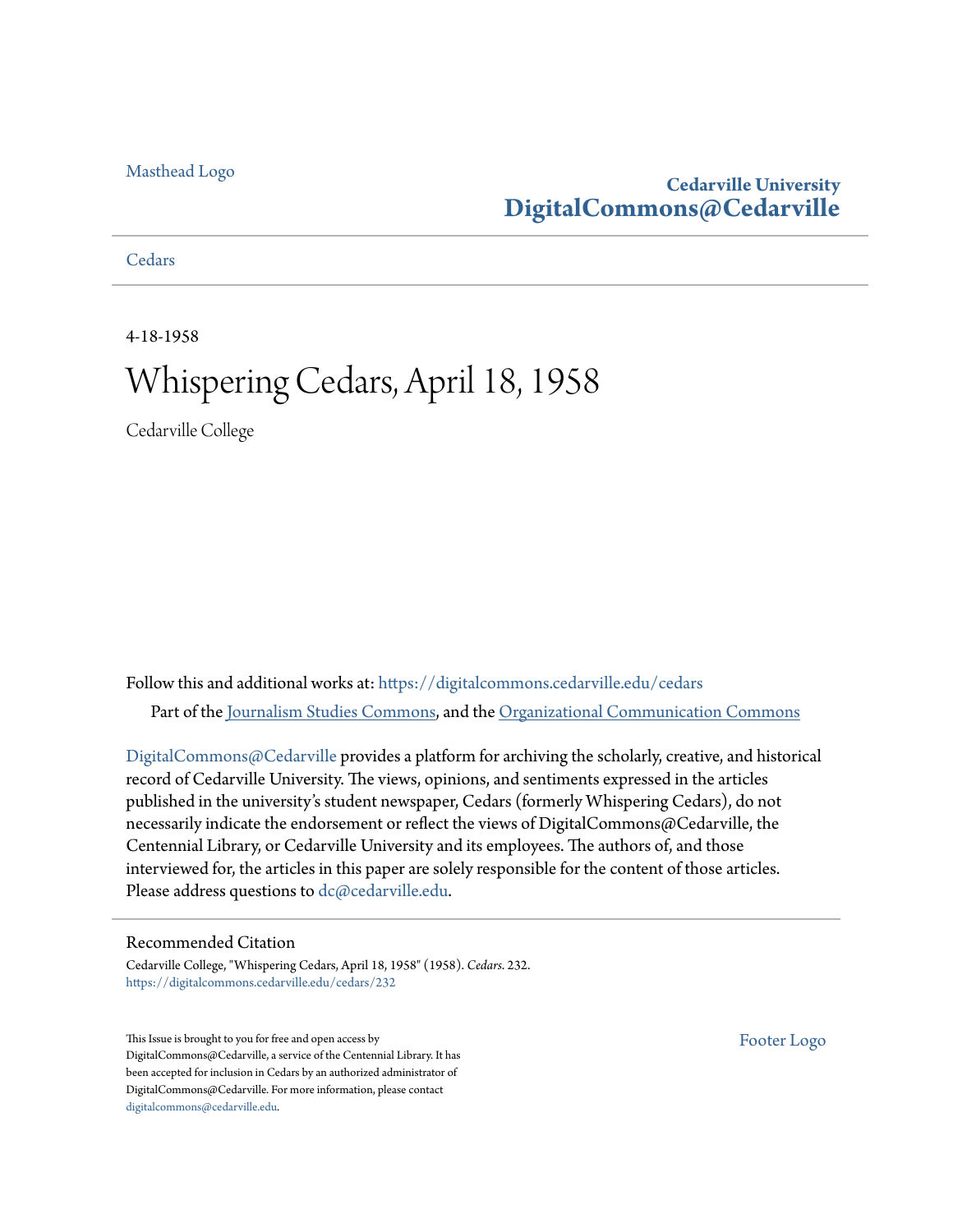

April 18. 1958

No. 19

PETE REESE NAMED TO MID-OHIO ALL-STAR BASKETBALL TEAM Senior Lane Moody given Honorable Mention

## OFFICIAL WELCOME

**IN II** 

It is amazing how our Heavenly Father murtures and cares for His own. Although our spiritual growth would begin at the time of our acceptance of Christ, it seems that there are periods in life that are more formatitive than others. It is of utmost importance that we as Christians determine these periods and make them as profitable as possible. God clearly reveals that, "It is ggod for a man that he bear the yoke in his youth," Consequently, the most important period under . consideration should be the present.

Recently I received a letter from a student in a Christian college. With the following quotation, I would like to illustrate the preceding thought. "Why don't people stop and evaluate themselves, think about what this life is all about, and why they act the way they do. There is so much to think about yet so many  $(const t)$  on page 3)

Yellowjacket center Pete Reese has been named to the Mid-Ohio All-Star Team at a recent meeting of the league coaches. Defiance, Findlay, and Wilmington each placed two on the team.

Lane Moody received honorable mention.

There has been a tendency in the past few years to favor a 10man all-star team instead of the old form of a first and second team. They have also abandoned the idea of positions such as forwards, etc.

In following this trend the Mid-Ohio coaches have picked ten players who are as follows: Jack Harner and George Morton, Wilmington; Fred Polinski and Connie Wolcutt. Findlay; Ron Pratt, Ashland; Jim Ricketts; Ohio Northern; Pete Reese, CC; John Szabo and Joe Hockenberry, Defiance; and Ron Kalb, Bluffton.

It was also stated by Coach Bowser that Pete Reese was the only center nominated for the honor team.

See RED RIVER of LIFE Tonight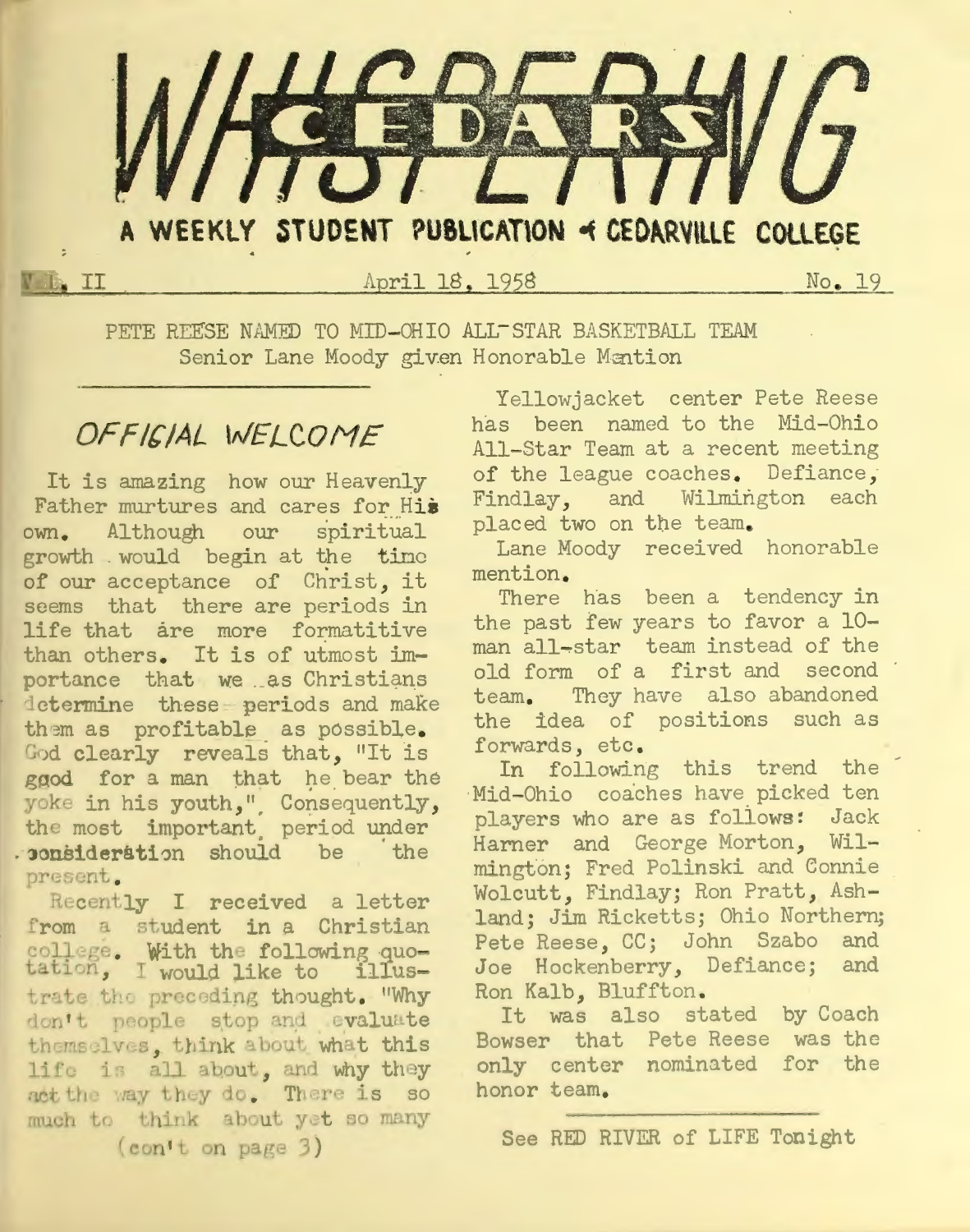## MILLER'S LUSINGS Guilty Brethern

A noted educator recently gave his idea of what a college education should be; a progression from cocksure ignorance  $t0--at$ least- thoughtful uncertainty. This anti-dogmatic attitude places us in desperate need of a genuine revival of dogmatism (of the right kind, to be sure), if we are to stern the tide of the popular pseudo-theological scholar ship which is producing men who know what everybody else believes but who don't know what they themselves believe. If conviction be the bone of the body, we are living in a jellyfish age!

Even with this need for staunch convictions, they must never be joined with an attitude of disrespect for other peoples views. The idea of some that "if you don't believe as I do, you are an ignoramus" is a stench in the. nostrils of God. Some have assumed the attitude that every knee should bow to their interpretation and that their profundity of wisdom 'should bo the final court of appeal for all matters of dispute. This is carnality, plain and simple!

Some criticize the Billy Graham group for sacrificing doctrine on the platform of love (and justly so) but these same. critics turn around and sacrifice love on the basis of their doctrinal interpretations. Which i s worse? Stand firm in gonuine conviction of soul but above all stand in love!

 $\mathsf{S}$ 

## ADVICE FROM THE EDITOR

Never put off until tomorrow what you can do today - you may find yourself rushed, frustrated and tearing your hair.

- He overcomes the Anxiety of the Day who in the morning places his faith in God.
- He overcomes the Impatience of the Hour who puts his trust in the God of the years.
- He overcomes his Fears and Worrios who findeth the God that dwelleth within.

#### SCHEDULE FOR CHAPEL

Monday---- Walter Smith-Missionary Tuesday --- Rev. John Barcus-Jewish Missionary

Wodnesday-Rev. Ernest Francis-Representative of Indiana Children's Home

Thursday--Rev. WilesFisher-Sophomore class

Friday---------------Junior Class

#### **WHISPIRING CEDARS STAFF**

|                | R. Yost Editor        |                  |           |  |  |                                                                                            |  |
|----------------|-----------------------|------------------|-----------|--|--|--------------------------------------------------------------------------------------------|--|
| $E_{\bullet}$  | Chesobro Asst. Editor |                  |           |  |  |                                                                                            |  |
| $A_{\bullet}$  | Carr                  |                  |           |  |  | Social Editor                                                                              |  |
| $\mathbb{D}$ . | Matson.               | $\bullet$        | $\bullet$ |  |  | Sports Editor                                                                              |  |
| K.             | Collett Reporter      |                  |           |  |  |                                                                                            |  |
| B <sub>o</sub> | Humphreys Reporter    |                  |           |  |  |                                                                                            |  |
|                | L. Johnson            |                  |           |  |  | Reporter                                                                                   |  |
|                | C. Miller. Reporter   |                  |           |  |  |                                                                                            |  |
|                | S. Millikin           | $\ddot{\bullet}$ |           |  |  | Roporter                                                                                   |  |
| J <sub>o</sub> | Grant                 |                  |           |  |  | . Typist                                                                                   |  |
|                | R. Himsel             |                  |           |  |  | $\bullet \bullet \bullet \bullet \bullet \bullet \bullet \bullet \bullet \mathbb{T}$ ypist |  |
|                | D. Osborn Typist      |                  |           |  |  |                                                                                            |  |
|                | Mr. Wittig Advisor    |                  |           |  |  |                                                                                            |  |
|                |                       |                  |           |  |  |                                                                                            |  |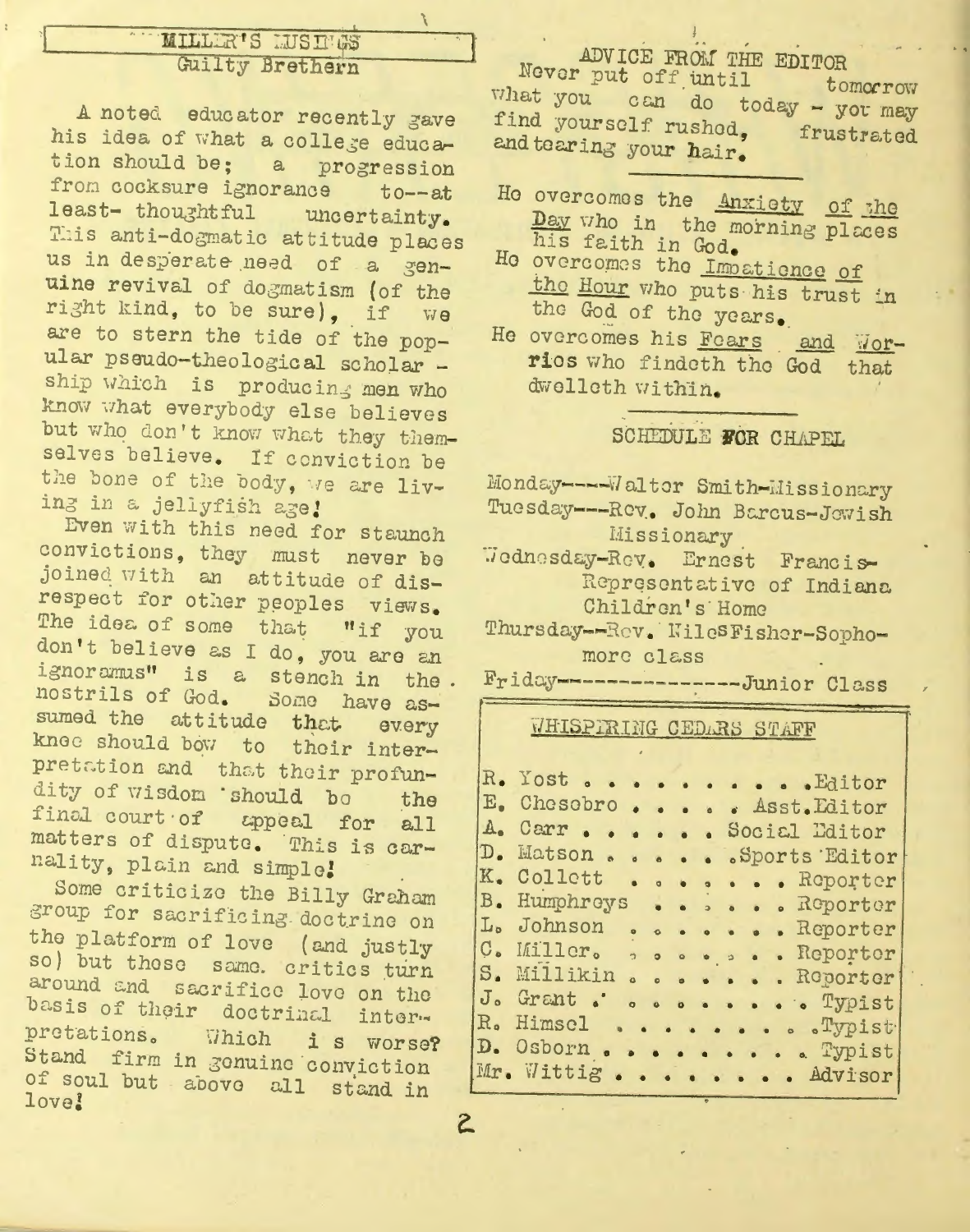### NEW MERACLE STAFF HAS FIRST MEET

A new Miracle Staff has been named to begin formulating plans for the 1958-59 school annual. *mhe* publication of the annual is a Junior Class project. The following members of next years junior class have been chosen to be staff members; Lucy Lyon, Warren Woodard, Dee Payton, Phyllis ernst, John Entner, Helen Stevens and Larry Smith. Two members of the next year's sophomore class, Esther Weiss and Dave Matson, will work with the staff in preparation for the 1959-1960 annual.

Thursday night of this week. the new staff held their first meeting with the representative of the Taylor Publishing Company who gave them ideas how to improve next year 's annual--to make it the best yet!

--VELCOME

(con't from page 1)

go through life and actually waste the wonderful brain God has given them. I used to think that the worst thing that could happen to a person would be blindness, but now I think it would be the inability to think. There came to me again terrific force of the necessity of knowing the Lord's will and then following it."

The desire of the student body of Cedarville College is that the importance of standing approved before God during our learning years be created within each prospective or visiting student. We 3

are happy to have you on our campus and wish to welcome you, May God make these hours spent with us instrumental in revealing His will for your future.

> Paul VanKleek \*. Student Council President

STUDENT WIVES EXPRESS GRATITUDE The Student Wives Guild extends t hanks to the individual classes for their contributions to the hymnal fund. By Wednesday, the 16th, these gifts had totaled \$36.00, making possible the purchase of  $24$  new hymn books.

Other contributions had totaled \$88.25 by the same date, including a \$25.00 gift from the Grace Baptist Church.

## <sup>11</sup>Consider Him" Ida A. Guirey .

"Consider Him, " the Lord of Glory The Son of God who came to earth And gave His life, O wondrous storyl  $\mathcal{L}_{\text{max}}$ He died to give us second birth. I Consider Him with grief acquainted, Enduring loneliness and pain: The "man of sorrows," scorned, rejected, The Lamb of God for sinners slain. "Consider Him lest ye be wearied"-He went to Calvary for you, Where on the cross our sins He carried. Was ever love so great, so true!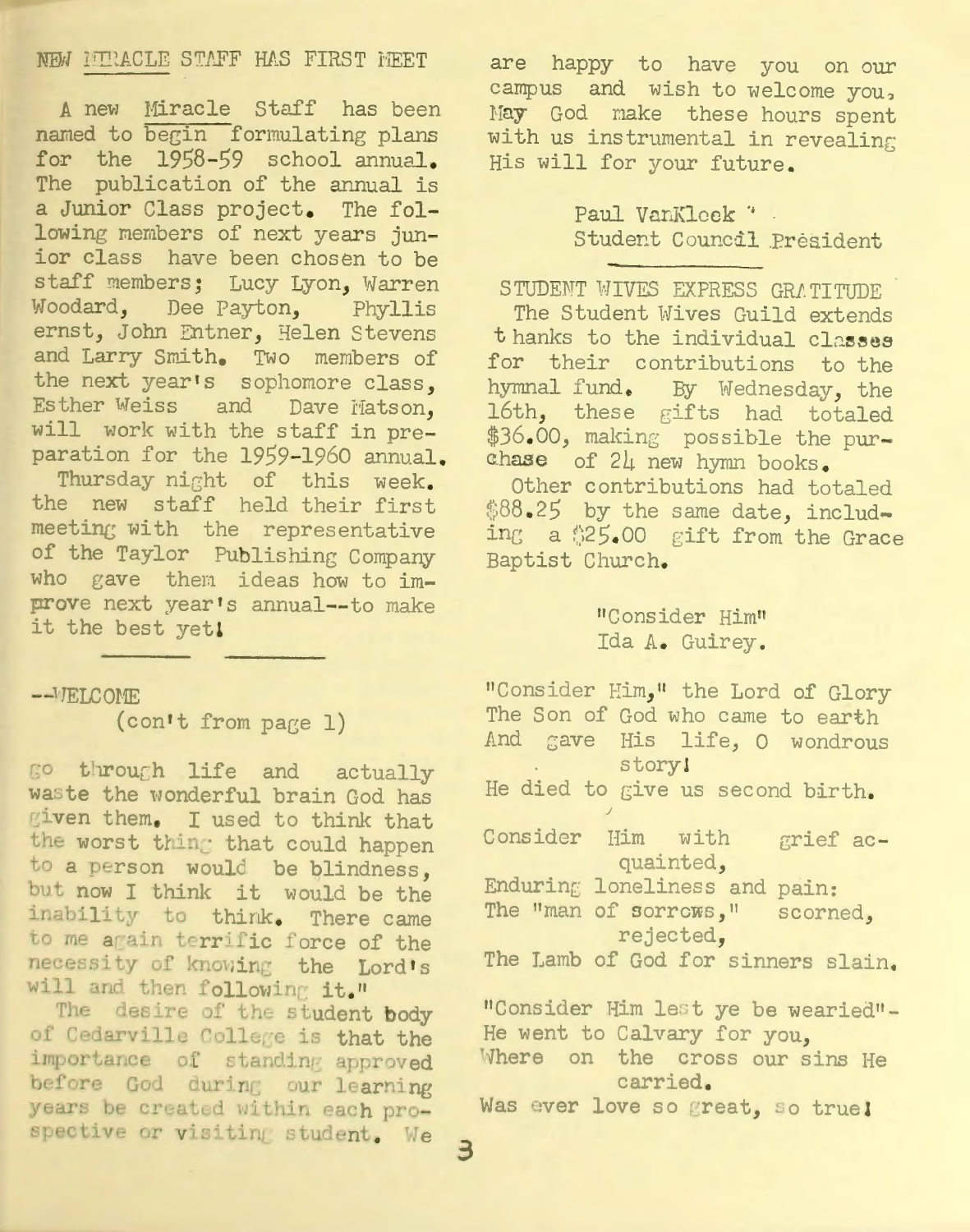## MOODY SCIENCE FILM TO BE FEATURED Red River will be shown at seven

"Most fascinating film ever produced at MIS" is the content said about RED RIVER OF LIFE. This color film is the outgrowth of four years of tireless laboratory research by Dr. Irwin A. Moon and the staff at Moody Institute of Science.

It is one of the most significant scientific and spiritually challenging films ever produced for every fact of RED RIVER OF LIFE substantiates the tremendous physical and spiritual importance inherent in the blood --- the very shape and function of the red blood cell, the powerful and wonderful organ that pumps billions of these microscopic cells, through 100 thousand miles of capillaries of the body.

Views from inside a beating human heart have been made possible for the very first time by a cardiac duplicator designed and developed at the Institute laboratories.

## THE CHOIR REMINISCES ITS TOUR

The population of Cedarville College increased quite rapidly last Sunday night as the Chapel Choir returned from its twelve day tour. While most of the choir members are glad to be back in school, they are sad to realize that the wonderful time which they had is over.

As any one will tell you, the Lord richly blessed along the way.

(Con't on page 6)

## GET A PAINT BRUSH AND A SHOWEY.

A visitor to our campus last Honday would have found the entire student body with their sleeves rolled up, celebrating their Spring Clean-up Day. This clean up day we accomplished more than usual picking up papers and washing windows routine. In fact, some interesting improvements were made,

Cliff Boessel's gang did a good job cleaning up the debris in front of the girl's dorm in preparation for landscaping.

In the Science Building, Mr. Turnball and Mr. Thompson made arrangements for a botany room opposite the biology laboratory. This will be Mr. Thompson's office. Plants will be grown in the room. Eventually, the botany class will have a green house on that side of the Science Building.

Besides cleaning the grounds surrounding the gymnasium, Coach Bowser and his crew painted the locker room, the Coach's office and the front entrance hall.

The dining hall workers got a good start on painting the dining hall ceiling.

Mr. McDonald supervised a group that succeeded in cutting two new sidewalks in front of the Ad. Building, and regraveled the path to the Boy's Dorm.

The front music room received a new coat of paint. Mr. Weber plans to have small book racks placed in each practice reem-

At 3:00 o'clock everybody's bones felt achy, but we had something to show for it...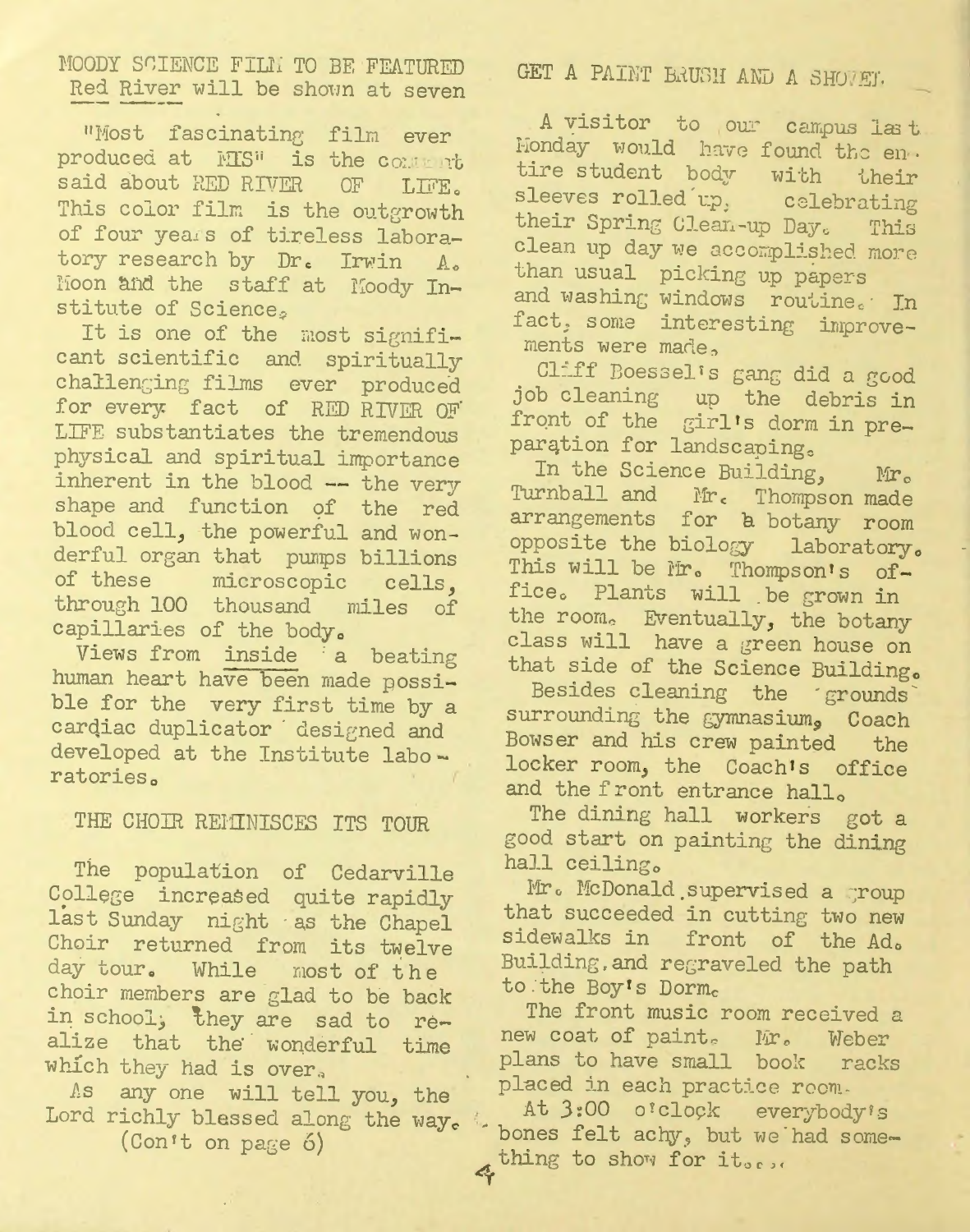### Fd Mawhorter .

: Senior of the Week is none other than our cheerful Math teacher, Ed Mawhorter himself. A very busy father, Ed is always on the go. Besides his wife, Mary, and his children, Mike, Duane, and Carol, Ed has several other interesting hobbies. He enjoys photography, basketball and gardening.

Ed plans to attend Grand Rapids Theological Seminary to prepare for full time Christian service. He has already increased his experience in Christian work by occasionally preaching in this area, and by teaching Sunday School classes at Grace Baptist Church.

Inquiring Reporter... WHY DID YOU COME TO CEDARVILLE?

Glenda Slavens: Because I knew this is where the Lord wanted me to come.

Loreen Slaughenhaupt; Because I could major in Music here.

Larry Smith: I felt the Lord leading me to a Christian College where I could obtain a Christ centered biological science course. Carolyn Hale: Because the Lord called me here.

Phyllis Dobbs: I wanted to come to a Christian College and the Lord pointed out Cedarville to me. Micky Larsen: Because I wanted to obtain a liberal arts education in a Christian College where Christ is exalted.

Roy Carr: I saw the need for

Keith Coakley

Keith Coakley is our other Sen.. ior of the week. Before coming to Cedarville, Keith attended the Washington Iowa Junior College in Iowa for two years. He transferred his credits from there to Cedarville and is now finishing his fourth year here.

Keith is an ardent fan of all sports; especially those pertaining to Iowa, his home state. While not listening to sports events, he enjoys classical music which is played at the library record room. Keith also likes to swim very much and enjoys going whenever he has a chance to,

"Restitution of all things" is the title of Keith's thesis which he is writing for his Th.B. After graduation he plans to go into evangelistic. work or teaching. We know whatever he does, his work at Cedarville has adequately prepared him for it.

Christian teachers in the public school system.

Merlin Ager: I wanted to attend a small liberal arts Baptist college with Christ as the center of the curriculum.

Bob Humphreys: I feel the Lord led me to a Baptist school where I could study for the Ministry. Donis Collier: I think that all Christians should have a Christian education in a Christian college.

(Con't on page 6)

5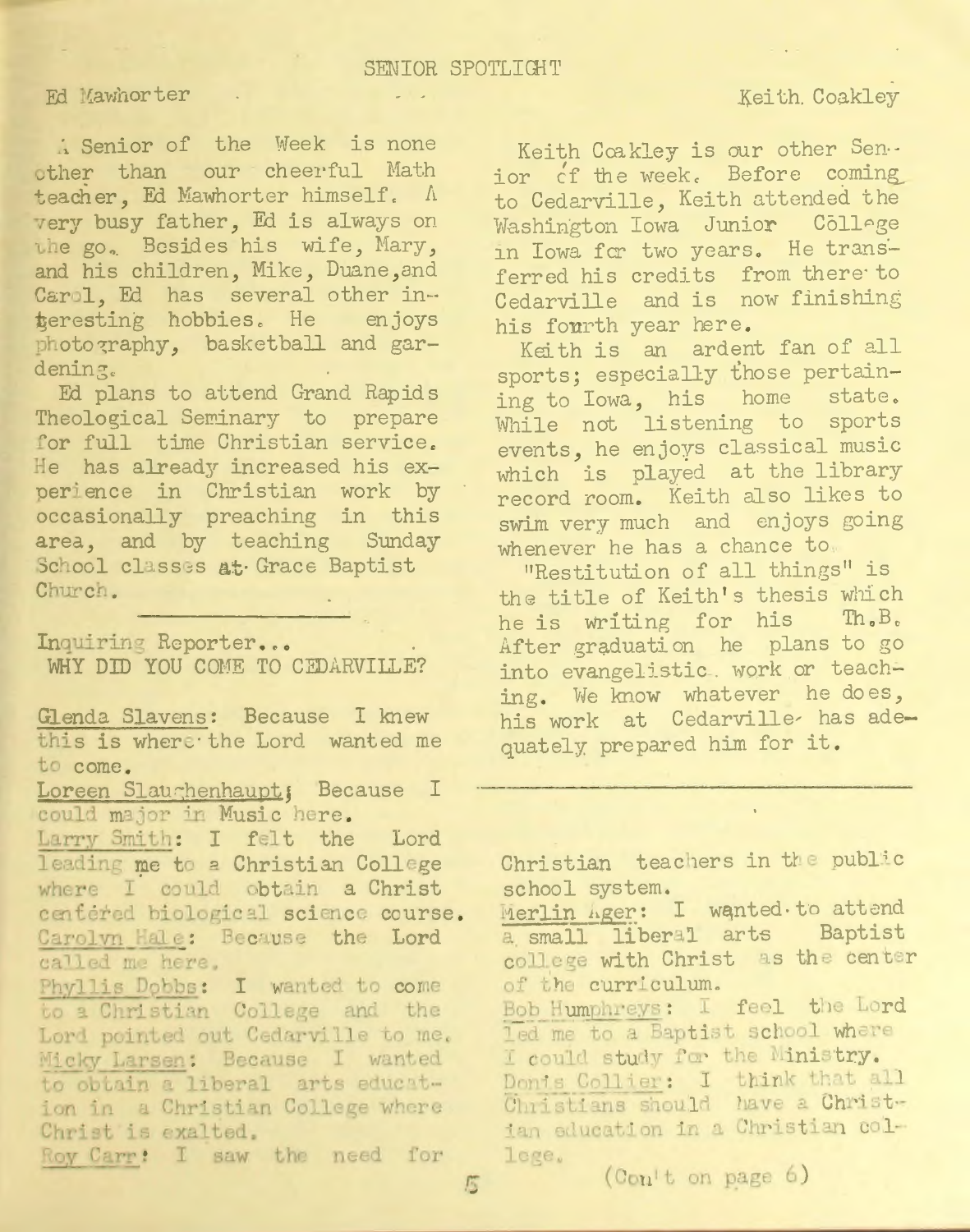#### $-CH OIR$

## $(Con't from Page 4)$

and the second community of the second community of the second community of the second community of the second community of the second community of the second community of the second community of the second community of th

God gave some visible results for the choir saw two souls come to know the Lord Jesus, and several others took their stand for Christ. Although the tour is over the work of the Holy Spirit is continuing, and the choir is praying for results where the seed was planted.

There were no major difficulties with the bus this year, and the choir was able to arrive at each service on time. During the day they had opportunities to see several places of interest such as Moody Bible Institute and the Museum of Science and Industry.

The choir wishes to thank each one who upheld them in prayer, realizing that service without prayer cannot be effective.

#### MRS. HORNEY SPEAKS TO GAMMA CHI

On Friday night, March 28, Gamma Chi held it's March meeting at Milner Chapel.

Grace Willetts led a brief song service after which she turned the meeting over to President Wanda Horn. After a brief busness meeting, Mrs. Horn introduced the guest speaker, Mrs. H. Horney of Springfield, Ohio, a member of Blessed Hope Baptist Church. Mrs. Horney gave an inspiring talk on the spirit-filled life.

The group then adjourned to the dining hall where refreshments were served by Sandy Millikin and Phyllis Dobbs.

Gamma Chi has provided Souvenir directories to the prospective students to remind them of their visit to Cedarville College.

-Reporter

 $(Con't from Page 5)$ 

Şandy Millikin: Beçause I came for Prospective Students Day and was impressed by the campus, the Christian students, and Christian teachers. Dick Cook: I feel the Lord has led me to a Christian College to prepare for His service. Dee Payton: I came to Cedarville for two reasons: First, I wanted to find the Lord's will for my life and, Second, because of my pastor's influence.

### **T SPY**

by Ogden Nash

Now elbow-deep in middle age, A viewer I'm of video, And some of it is beautiful, But, most of it is hideo.

I like to view the video On Saturdays, for instance. I like to cheer the Notre Dames, The Rutgerses and Princetons...

And evening vaudevideo, I view it with alarum, I can't determine which it's for, The nursery or the barum.

Yet ask me to your house to view, And I'll be there immediate, For all the world is video, And I the village videot.

 $\boldsymbol{6}$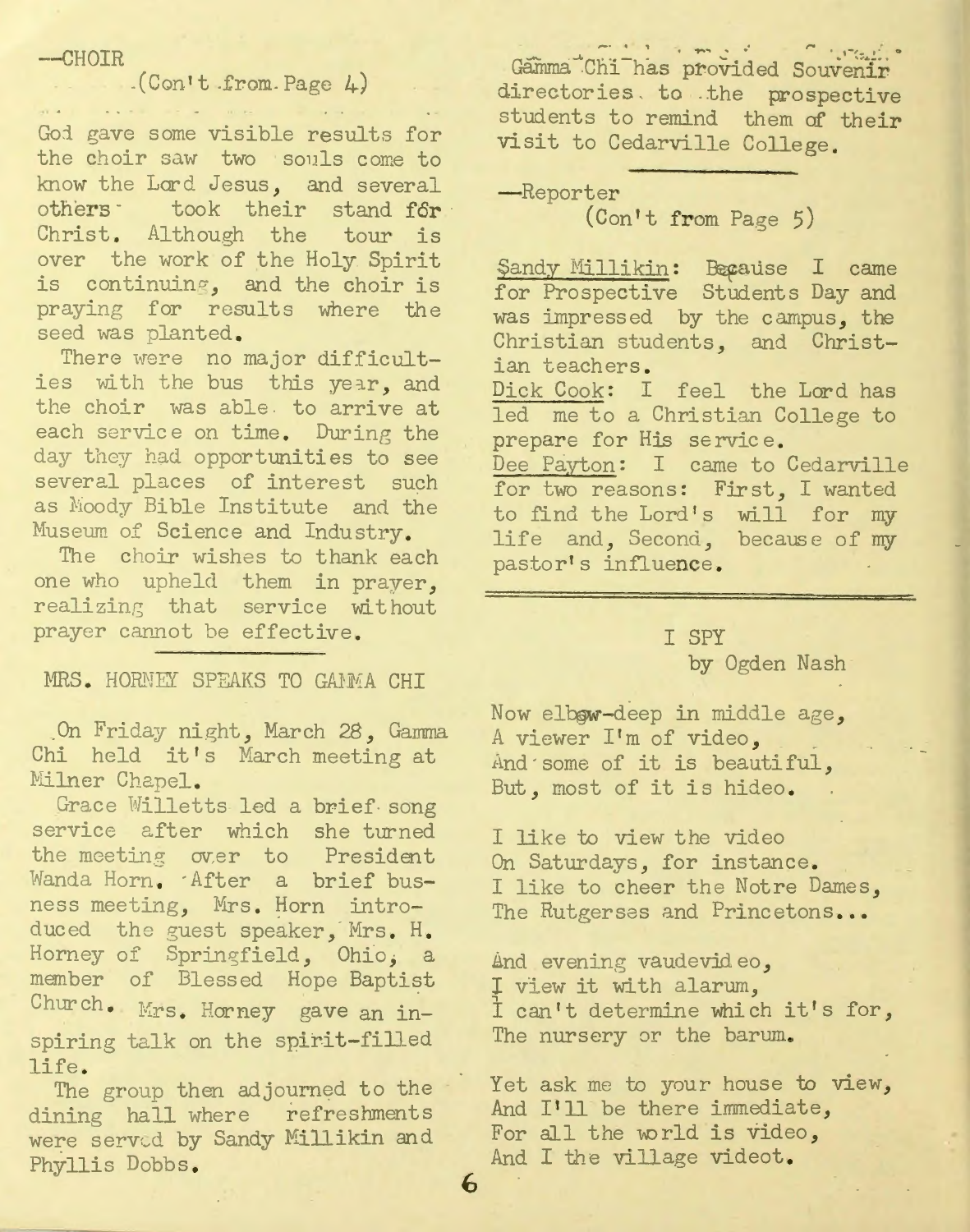SURG, HAMBURG, I LOVE HAMBURG

There seems to be a pretty popular question among college students across the nation -- Why do you eat at the dining hall?

It seems to me that we all make nasty cracks about the meals, but none of us think whether we're justified in making criticism. We must consider the fact that no one is forced to eat at the dining hall. Oh, well!! I just can't go on any farther or I'LL start believing what I'M writing.

But to get on with the answer to the above question, let me give you just a few of them: 1) No other place to go, 2) Credit is bad every place else, 3) Food is good for me at the dining hall -- so nutritious and best of all, lots of variety.

(For instance, just 1 o o k at this menu?)

- Sun. -- Salisbury Steak (form of hamburg)
- Tues. -- Chilli (with hamburg) nonsense; I think we're all Wed. - Spanish rice (with ham $burg)$

Thurs. -- Meatloaf (My favorite  $dish II - HAMBURG$ )

foresaw the situation in present-day dining halls)

Sat. -- Sloppy Joes (hamburg diluted with tomato sauce over  $buns)$ 

Yes sir -- what variety!) How about the bread situation? --is another prominent question from campus to campus.

Well Al Yost told me shortly before he left: "Ive been eating here for quite awhile now and I think I've got their system figured out. If you eat there every third Monday of the month, you get fresh bread, but this is apt to change if prices fluctuate."

In order to complete the survey we asked President Jeremiah "Why don't you eat at the dining Hall?" His reply was in the form of a question: "What is the usual life expectancy of man?" We told him "70 years, of course" "Not if you eat at the dining hall!" was his final word.

Mon. -- Spaghetti (and hamburg) Well enough of this sort of pretty fortunate. I hope no one takes this article to heart, for its the first and last one I'll probably write -- ye see, I, too eat at the dining hall.